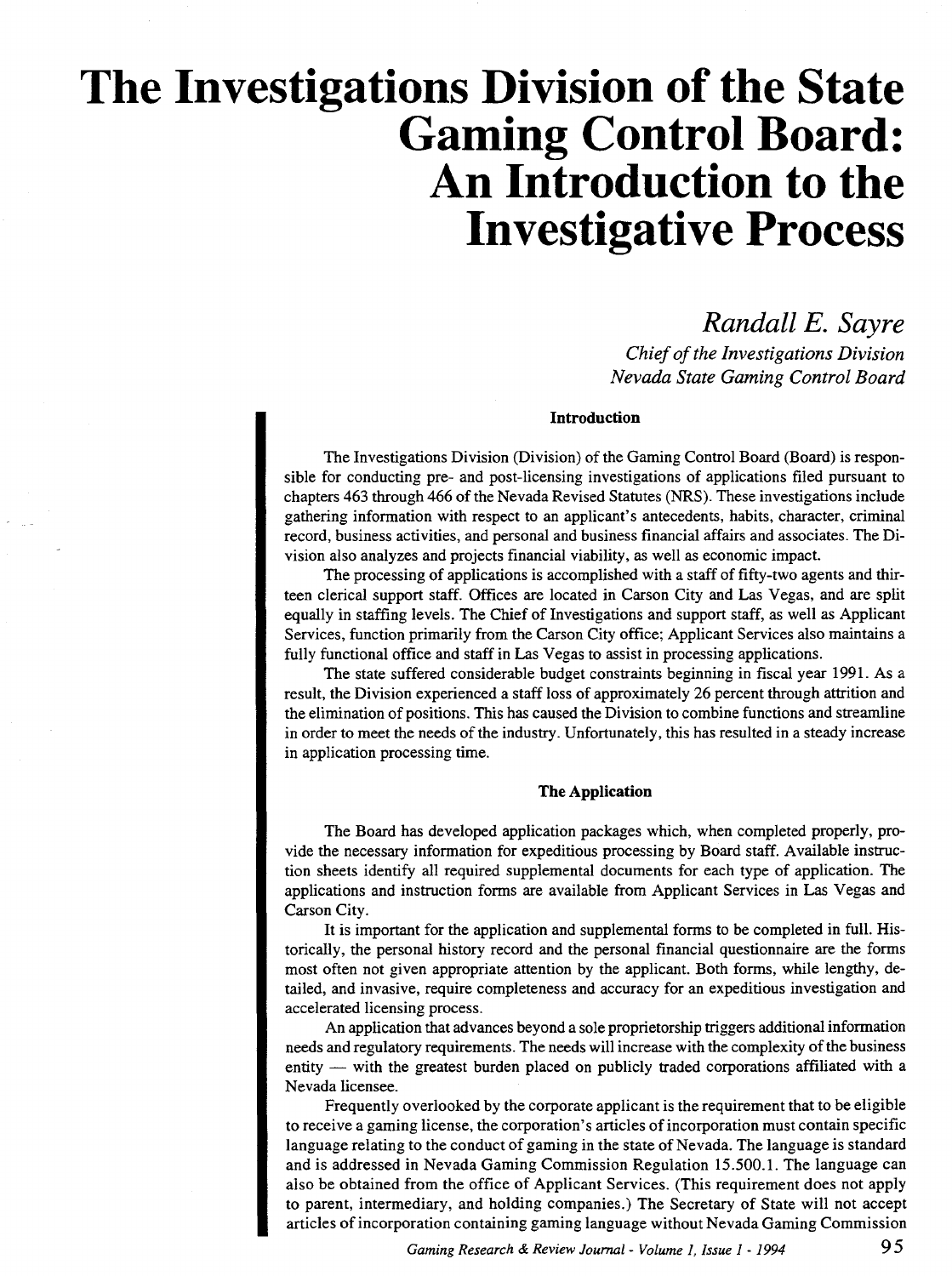(Commission) approval. This approval process is accomplished internally by Board staff and subjects the applicant to no additional burden. After approval, staff forwards the articles of incorporation to the Secretary of State for filing and so advises the applicant. It is the applicant's burden to ensure that filing fees are paid to the Secretary of State following notification of language approval.

An additional area frequently overlooked by applicants and licensees is required language within trusts containing gaming assets. Standard language has been approved by the Attorney General's office and is also available through the office of Applicant Services; deviations from this language will not be accepted. The transfer of gaming assets to a trust requires Board and Commission approval, and will subject the licensee to disciplinary action if the assets are transferred prior to obtaining these approvals. Under certain circumstances (see NRS 463.172), the transfer of assets to a trust can be administratively approved by the Board Chairman. Trust language is approved internally by staff prior to the transfer being acted upon by the Board and the Commission.

The Coordinator of Applicant Services forwards the completed application package to the Chief of Investigations or the Chief of Corporate Securities as appropriate. After review of the application by the Chief, agents are assigned for investigative field work and report preparation for Board and Commission consideration.

The types of applications that are required to be filed with the Board are numerous. The Coordinator of Applicant Services and the Division Chiefs are an excellent source for assistance in determining if a proposed activity or transaction is going to require Board and Commission action.

During fiscal year 1993, 2,813 applications were filed for Board and Commission action, with 2,664 being processed to the Commission. The discrepancy between applications filed and processed is a result of: applications filed in one fiscal year and completed in another; discretionary filings not processed immediately; and, applications disposed of at Board level and therefore not receiving Commission action (i.e., withdrawals).

According to Regulation  $4.030(1)(a) - (b)$ , a restricted gaming license permits the operation of fifteen or fewer slot machines in an establishment wherein the operation of slot machines is incidental to the business. A nonrestricted license is any license other than a restricted license. Applications are categorized by the Division as either restricted or nonrestricted.

At present, the average time from filing to Commission action on a restricted application is 4.6 months. A nonrestricted application takes an average of 8.1 months. The cost of the investigation is borne by the applicant and varies significantly. Filing fees for a nonrestricted application are \$500 per entity/individual involved, with an average investigative cost per entity of \$7,500. It is not unusual for an investigation that is international in scope to approach \$300,000, with some examples exceeding \$1,000,000. Filing fees for a restricted application are \$150 per person, with an assessment of \$200 for initial investigative fees. An additional \$50 per entity/individual is assessed for restricted applications which include multiple entities. Generally, no additional investigative fees are required for restricted applications; however, the Board retains the option of increasing the depth of review as necessary.

#### **The Investigation**

As previously noted, the time to complete an investigation, as well as cost, will depend on the complexity of the application, individuals, or entities involved, and the level of cooperation by the applicant and/or their professional representatives.

Applications which have been completed properly and require little or no investigative travel can be completed in a relatively short period. For example, the transfer of interest between two licensed individuals may require only one or two months prior to Board and Commission action. Conversely, an application requiring extensive travel, in-depth analysis, multilayered corporate review, and numerous individuals, may approach a full year to complete.

The most common situations which cause delays in the processing of an application are:

- 1. Investigative fees not received timely after being requested. An investigation will not commence until fees are received.
- 2. Not providing full and accurate disclosure on application forms, the Personal Financial Questionnaire, and the Personal History Record. This forces an agent to "ferret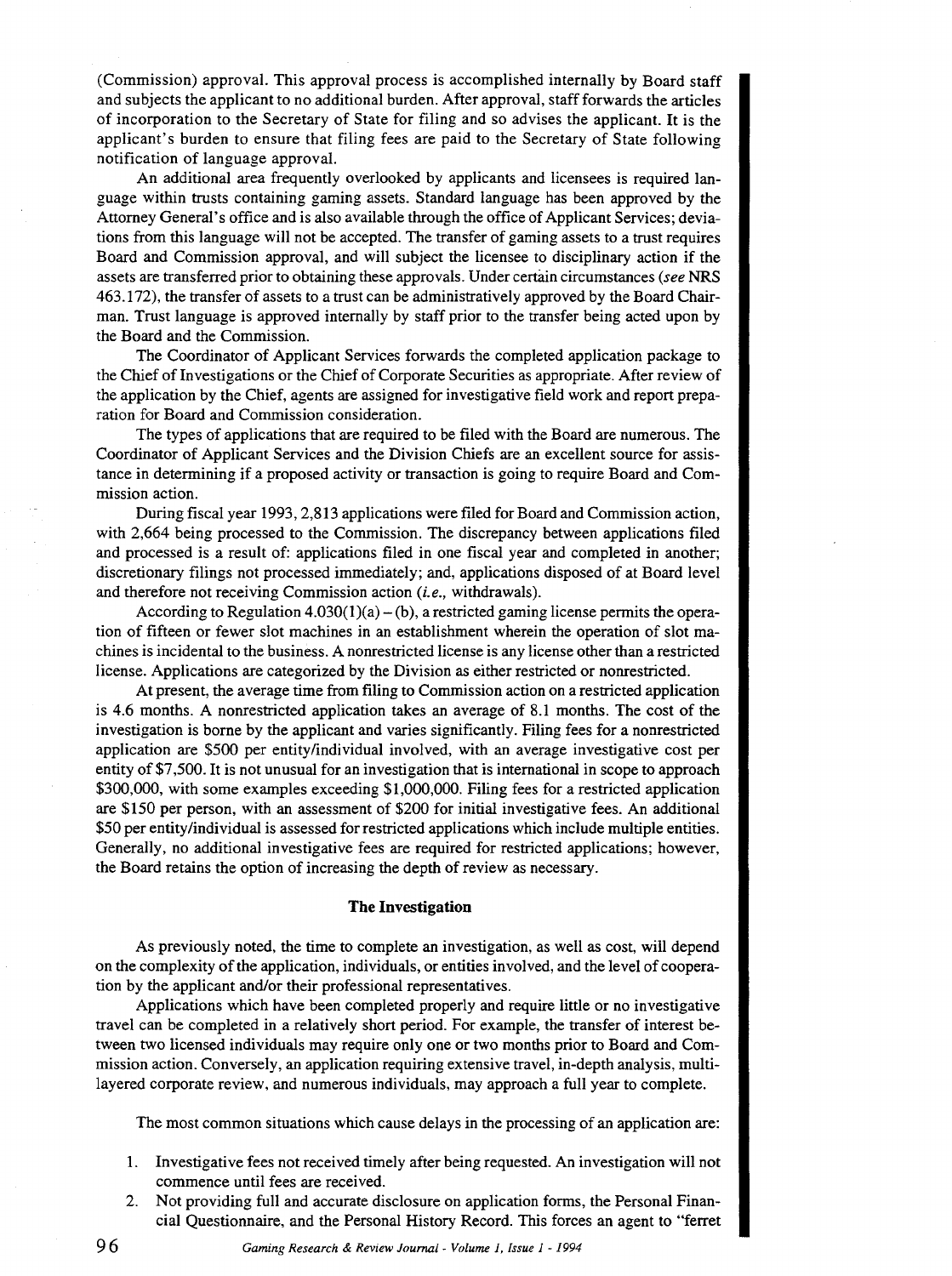*The Investigations Division of the State Gaming Control Board: An Introduction to the Investigative Process* 

out" the information rather than simply verify it, and reveals a motive issue on the part of the applicant.

- 3. Document and information requests are not responded to in a timely manner.
- 4. Changing the application after the investigation is substantially complete. Applicants not having a clear plan or understanding of what they want requires additional staff time.
- 5. Issues developed during the course of an investigation which could result in a denial of the application or substantial conditioning of the license.

Immediately upon receipt of an assignment, the agent conducts a review of the complete package. The agent then requests investigative fees, financial records to support information presented in the application package, a minimum of five years of banking history, income tax returns for seven years, and other miscellaneous documents. Both restricted and nonrestricted applicants seeking licensing for their second location (or more) will be required to address the criteria for multiple licensing established in Regulation 3.070. Additionally, an initial interview will be scheduled. No further work will be performed until the requested investigative fees have been received.

Occasionally, on a priority assignment, investigative fees are submitted at the time of

**Restricted licensees with two locations can expect an increased level of investigative scrutiny when acquiring their third location.** 

application submission. This allows Division staff to proceed with minimal delays. Submission of investigative fees with an application should be coordinated with either the Chief of Investigations or the Chief of Corporate Securities.

The field investigation commences after the initial interview of the applicant. It will vary from local travel to exhaustive international travel. Due to the cost, travel outside

of Nevada is approved at Division Chief level, with international travel requiring justification and approval from the Board Chairman.

Applicants can expect that at minimum, all information submitted with the application package will be verified. Court records, both civil and criminal, as well as from bankruptcy courts, along with public records from multiple sources, licensing entities, professional organizations, and credit reporting institutions, will all be requested and examined. The financial investigation will include a comprehensive review of the applicant's supporting documents, and will result in the establishment of net worth, as well as a cash flow analysis.

Restricted licensees with two locations can expect an increased level of investigative scrutiny when acquiring their third location. At minimum, this will require the applicant to submit a personal financial questionnaire, bank confirmation forms, check registers, and income tax information.

At the conclusion of the investigation, a closing conference is scheduled with the applicant and any professional representatives that have assisted the applicant through the process. This conference is conducted as a courtesy to the applicant in order to make the applicant aware of, and prepared for, any areas of interest or concern that may be of issue at the Board or Commission level.

Occasionally, a closing conference will reveal additional information that assists in explaining information developed through the investigative process. Consequently, the investigative report is not finalized until the conference has been accomplished. Scheduling conferences throughout the course of the investigative process keeps the applicant informed of the progress of the application, and focused on those issues needing immediate attention and response.

#### The Logistics

In addition to processing applications and conducting investigations, the Division is responsible for compilation and public notification of the monthly Board meeting agendas. Due to the legal obligations imposed on public agencies by Nevada's Open Meeting Law, a strict review process is followed to ensure that all legal requirements have been met prior to placing an application on an agenda. Within five days of an assignment, a "tentative agenda" date is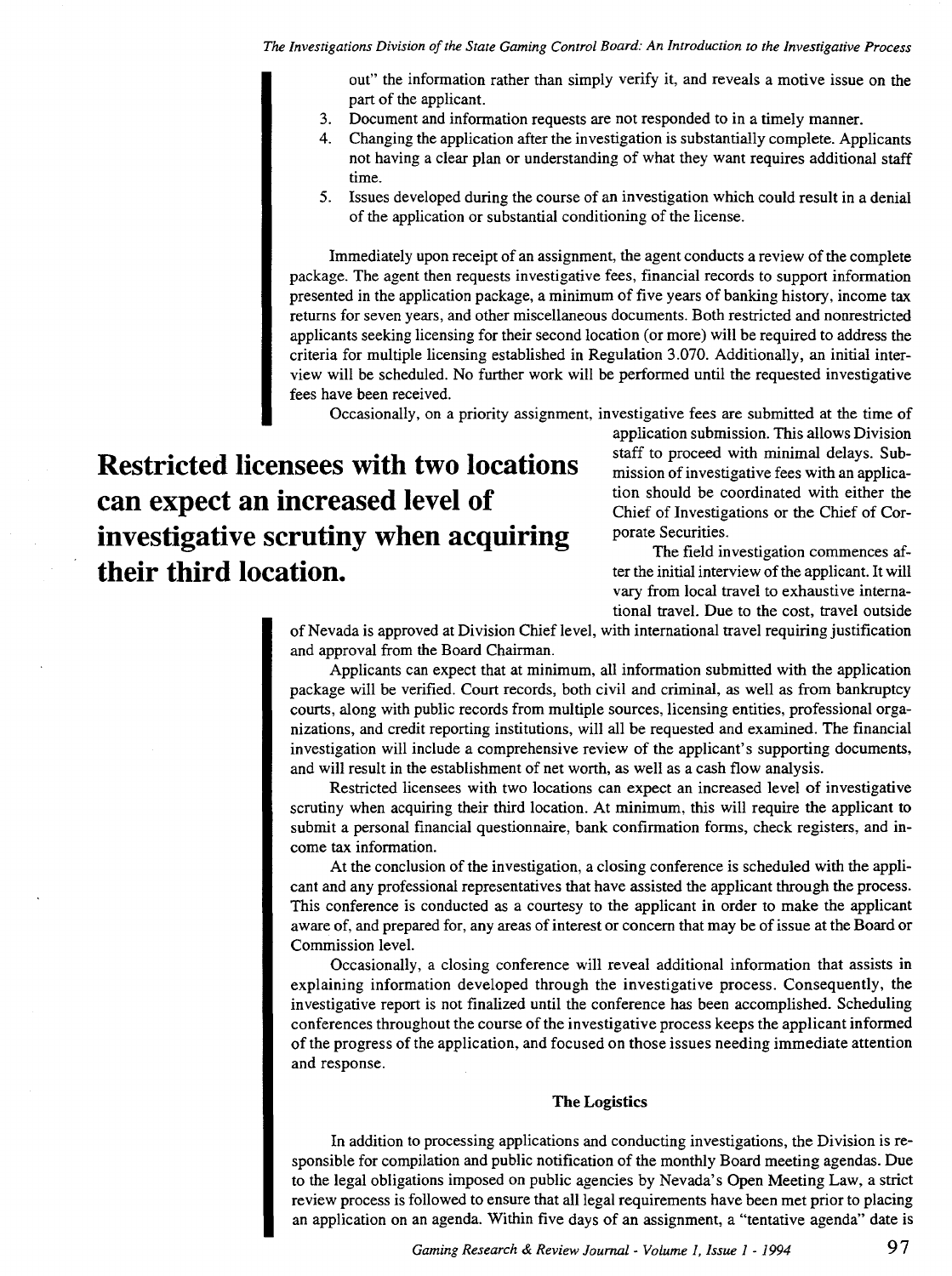set. Tentative agenda dates are derived by applicant need, agent availability, and complexity of the application.

Emphasis must be placed on the "tentativeness" of the initial agenda date. Under NRS 463.1405( I), "[t]he board shall investigate the qualifications of each applicant under this chapter before any license is issued or any registration, finding of suitability or approval of acts or transactions for which Commission approval is required." Therefore, issues that develop as a result of the investigative process can significantly impact the initial agenda date set for a particular application.

Title pages are developed and submitted simultaneously with the tentative agenda submission. With this information, the process of building an agenda for the monthly Board meeting is started.

The final agenda is set by the Board Chairman three weeks prior to the scheduled monthly Board meeting. This three-week window provides staff with the time necessary to number, copy, and distribute material requiring review prior to the scheduled Board meeting. Any changes to the agenda within this three-week period will require amendment of an agenda and re-distribution of material. Three days prior to posting the agenda, a final review involving key staff members and the Attorney General's office is conducted, to ensure the applicants' needs have been addressed and properly identified pursuant to the Open Meeting Law. Follow-up action is taken to re-distribute any modified title pages to ensure reports correspond to the public notice agenda. It is through this review process that the Board and the Commission receive assurance that the items appearing can be legally heard and acted upon. The agenda is posted for public review no later than 9:00 a.m., three working days prior to the scheduled meeting.

The ramifications of changing, adding, or amending an application will vary depending on the stage of the investigation the application is in. Should these changes develop early in the process, they can be easily assimilated into the investigative process. However, once the investigation is substantially complete, the ramifications, while not readily obvious to the applicant, can cause enormous logistical problems for Board staff. All new, changed, or amended applications must be thoroughly investigated by the agent, and the report must be amended, recopied, and re-distributed. In addition, the notification letters and the agenda must be amended and distributed. Lastly, there must be sufficient public notice ofthe amended application.

Following the Chairman's determination of a final agenda, notification letters are prepared and distributed to appropriate individuals required to attend the public meeting. These letters are mailed two weeks prior to the scheduled meeting. All notifications contain the date, time, and location the application will be heard by both the Board and the Commission. Certificates of mailing are attested to and attached to all notification letters. Attendance at Board meetings by nonrestricted applicants is required unless an exception is granted by the Chairman. Applicants for a restricted license will receive notification letters advising either: "Should attendance at the Board meeting be required, you will be informed by telephone the day before the meeting"; or, "You should attend both Board and Commission meetings." In the event a slot route operator is the restricted applicant, specific individuals will be identified that are required to attend.

#### **Conclusion**

This article represents a basic introduction into the process from application filing to the meetings of the Board and Commission. The intent is to generate an appreciation for the process and heightened awareness of the positive impact when complete, accurate documents are filed and the applicant remains available throughout the investigative process. The Investigations Division and the Corporate Securities Division remain acutely aware of business needs and a fluid market environment and strive to accommodate these needs.

However, it is important to remember that in 1993, this Division alone processed in excess of 2,500 applications for Board and Commission action, ranging from simple modifications of a license condition to major conglomerates with subsidiaries throughout the globe.

Attention to any specific application is a responsibility shared by both the applicant and the state. Cooperation and responsiveness to staff needs remain the key factors in any application advancing through the process with minimal delays. Over the course of the last twentyfour months, average time for investigation completion has continued to climb to its present level — which is in part due to the reduction in staff experienced by the Division. The reduc-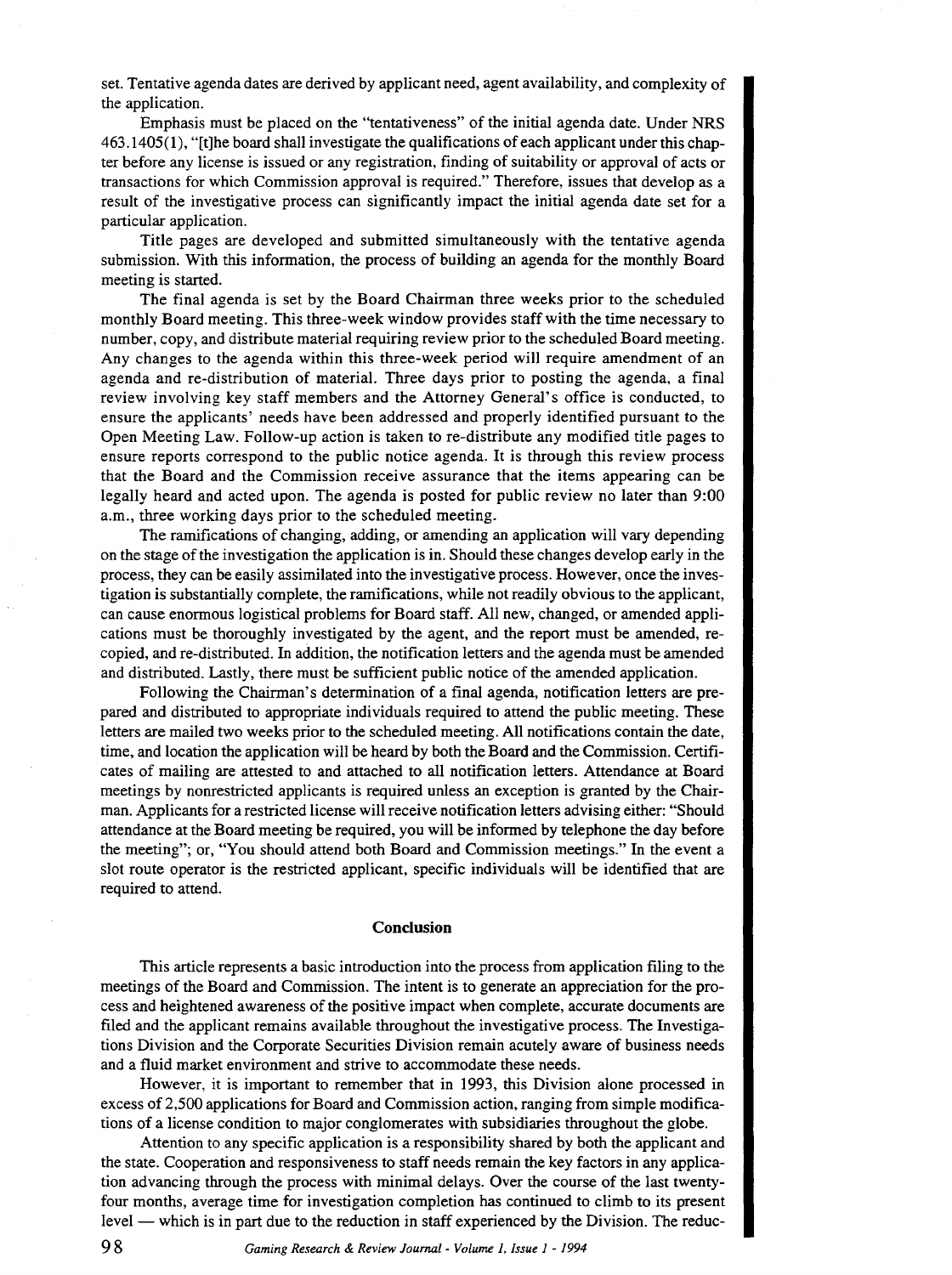## *The Investigations Division of the State Gaming Control Board: An Introduction to the Investigative Process*

tion in staff has resulted in fewer agents being assigned to an investigation, thereby increasing the length of the investigation. In an effort to check this trend, a continued effort by all parties concerned will be required.